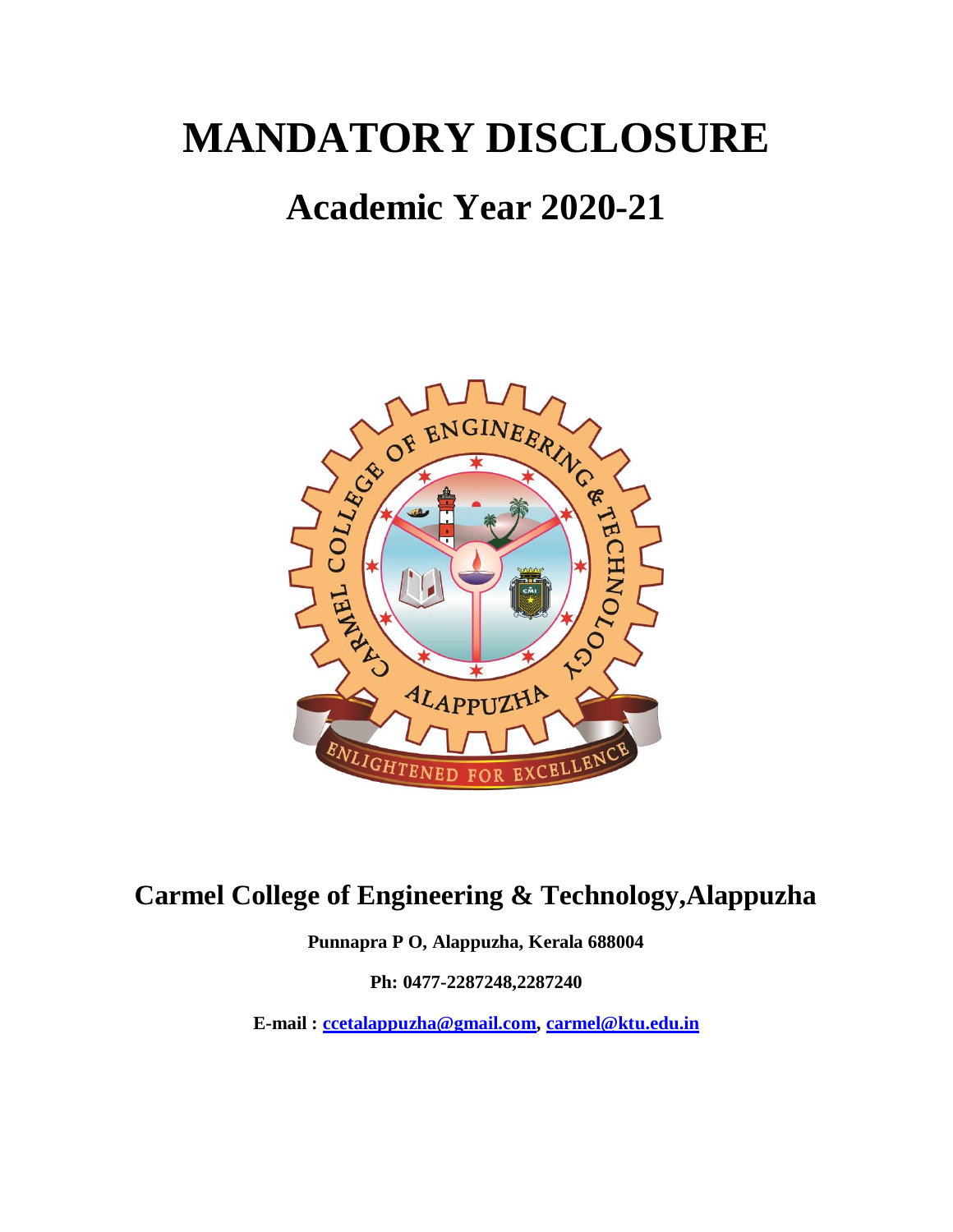|   | <b>AICTE File No:</b>            | AB/AICTE/REG/2016                    |
|---|----------------------------------|--------------------------------------|
|   | Date & Period of Last Approval   | SOUTH-WEST/1-                        |
|   |                                  | 3514659546/2018/EOA                  |
|   | Name of the institution          | Carmel College of Engineering &      |
|   |                                  | Technology, Alappuzha                |
|   | Address of the Institution       | Punnapra P O, Alappuzha, Kerala -    |
|   |                                  | 688004                               |
|   | Longitude & Latitude             | 9.4383° N, 76.3442° E                |
|   | Phone number with STD Code       | 0477-2287248,2287240                 |
| 1 | Fax number with STD Code         | 0477-2287248                         |
|   | E-mail                           | ccetalappuzha@gmail.com              |
|   | Website                          | www.carmelcet.in                     |
|   | <b>Nearest Railway station</b>   | Alappuzha railway station            |
|   | (Distance in Km)                 | $6.8 \text{ km}$                     |
|   | <b>Nearest Airport</b>           | Cochin International Airport Limited |
|   | (Distance in Km)                 | 89 km                                |
|   | Category (1) on the Institution: | Christian Minority institution       |
|   | Category (2) on the Institution: | Co-Education                         |

| Name of the organization    | <b>ST. JOSEPH'S CARMEL</b>    |
|-----------------------------|-------------------------------|
| running of the Institution: | <b>EDUCATIONAL AND</b>        |
|                             | <b>CHARITABLE</b>             |
|                             | TRUST OF CMI,                 |
|                             | PUNNAPARA,                    |
|                             | <b>ALAPPUZHA-4</b>            |
| Type of the organization:   | A Registered Charitable Trust |

| Name of the affiliating<br>University/Board | APJ Abdul Kalam Technological University |
|---------------------------------------------|------------------------------------------|
| Address                                     | CET Campus, Thiruvananthapuram, Kerala   |
|                                             | -695016                                  |
| Website                                     | www.ktu.edu.in                           |
| Latest affiliation period                   | 2018-19                                  |

| Name & Address of the Principal | Dr. Paul K Mathew                  |
|---------------------------------|------------------------------------|
|                                 | Carmel College of Engineering $&$  |
|                                 | Technology, Punnapra, Alappuzha- 4 |
|                                 |                                    |
| <b>Phone Number</b>             | 0477-2287240                       |
| E-mail                          | principal@carmelcet.in             |
| <b>Highest Degree</b>           | Ph.D                               |
| <b>Field of Specialization</b>  | Civil engineering                  |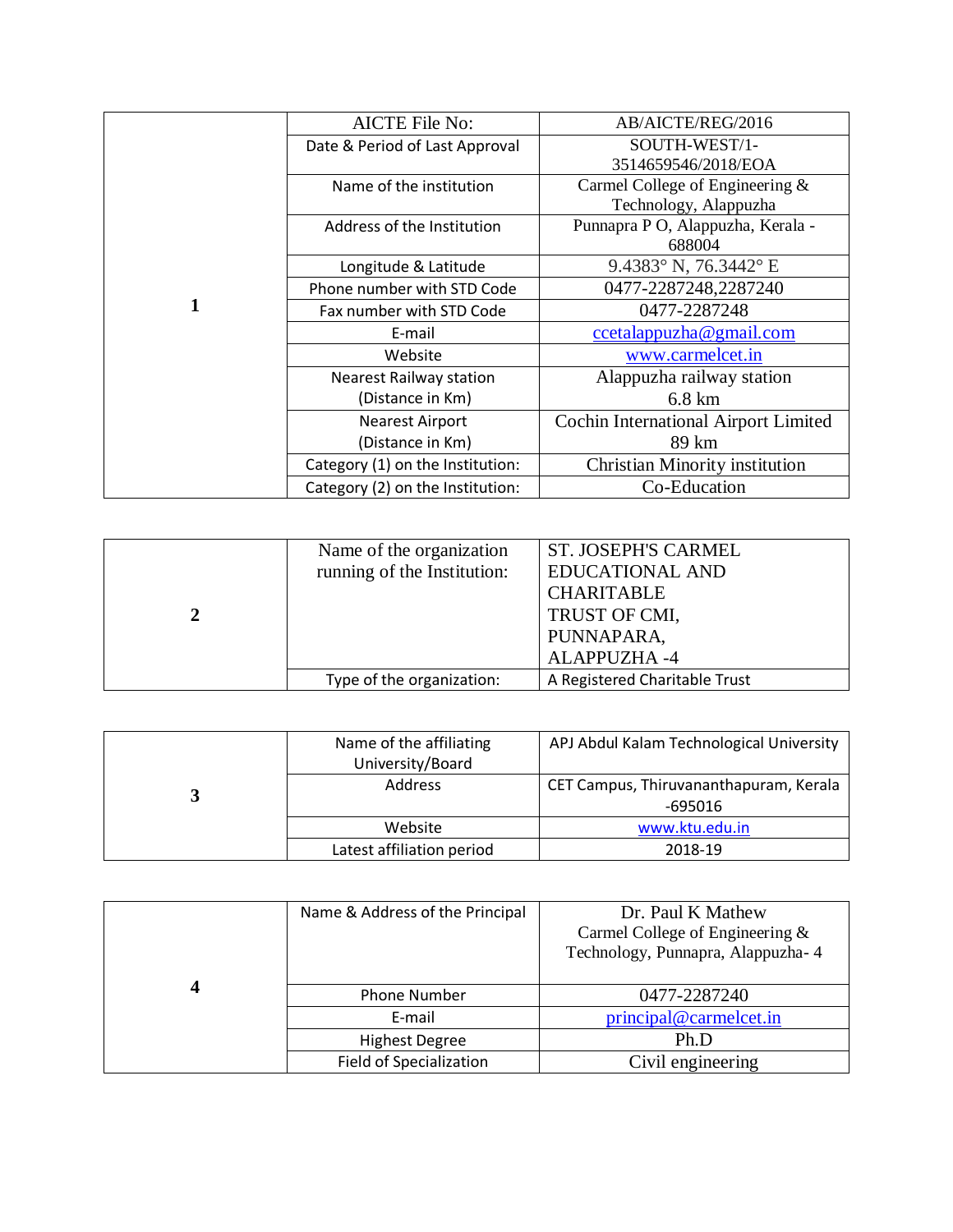#### **5. Governance**

#### **5.1 Memebers of Governance**

| Sl.No          | Name                    | Designation | <b>Brief Background</b>                  |
|----------------|-------------------------|-------------|------------------------------------------|
| 1              | Fr. Mathew Arekalam CMI | Chairman    | Chairman, ST. Josephs carmel             |
|                |                         |             | educational and charitable trust of CMI, |
|                |                         |             | Punnapra.                                |
| $\overline{2}$ | Fr. Bijo M D CMI        | Director    | Member, ST. Josephs carmel               |
|                |                         |             | educational and charitable trust of CMI, |
|                |                         |             | Punnapra.                                |
| 3              | Fr. Justin George       | Director    | Member, ST. Josephs carmel               |
|                |                         |             | educational and charitable trust of CMI, |
|                |                         |             | Punnapra.                                |
| $\overline{4}$ | Fr. Kunjumon Job        | Member      | Member, ST. Josephs carmel               |
|                |                         |             | educational and charitable trust of CMI, |
|                |                         |             | Punnapra. HOD of Civil engineering       |
|                |                         |             | Department, Carmel Polytechnic           |
|                |                         |             | College, Punnapra                        |
| 5              | Fr. Antony              | Member      | Member, ST. Josephs carmel               |
|                |                         |             | educational and charitable trust of CMI, |
|                |                         |             | Punnapra. Lecturer in Civil engineering  |
|                |                         |             | Department, Carmel Polytechnic           |
|                |                         |             | College, Punnapra                        |
| 6              | Fr. Siji                | Member      | Member, ST. Josephs carmel               |
|                |                         |             | educational and charitable trust of CMI, |
|                |                         |             | Punnapra. Lecturer in Civil engineering  |
|                |                         |             | Department, Carmel Polytechnic           |
|                |                         |             | College, Punnapra                        |

## **5.2 Members of the Academic Advisory Board**

| Sl.NO          | Name              | <b>Brief Background</b>                                |
|----------------|-------------------|--------------------------------------------------------|
|                | Dr. Paul K Mathew | Principal, Carmel College of Engineering & Technology, |
|                |                   | Alappuzha. Former Principal Mar Athanasius College of  |
|                |                   | Engineering, Kothamangalam.                            |
| $\mathcal{D}$  | Dr. Susan Jacob   | HOD, Department of Civil Engineering, Carmel College   |
|                |                   | of Engineering & Technology, Alappuzha. Former         |
|                |                   | Managing Director, Kerala Water Authority              |
| 3              | Dr. Sarath K.S.   | HOD, Department of Electrical & Electronics            |
|                |                   | Engineering, Carmel College of Engineering &           |
|                |                   | Technology, Alappuzha                                  |
| $\overline{A}$ | Dr. Jayaprasad G  | HOD, Department of Mechanical Engineering, Carmel      |
|                |                   | College of Engineering & Technology, Alappuzha         |
| 5              | Prof. Anoop R S   | HOD, Department of Computer Science & Engineering,     |
|                |                   | Carmel College of Engineering & Technology, Alappuzha  |
|                |                   |                                                        |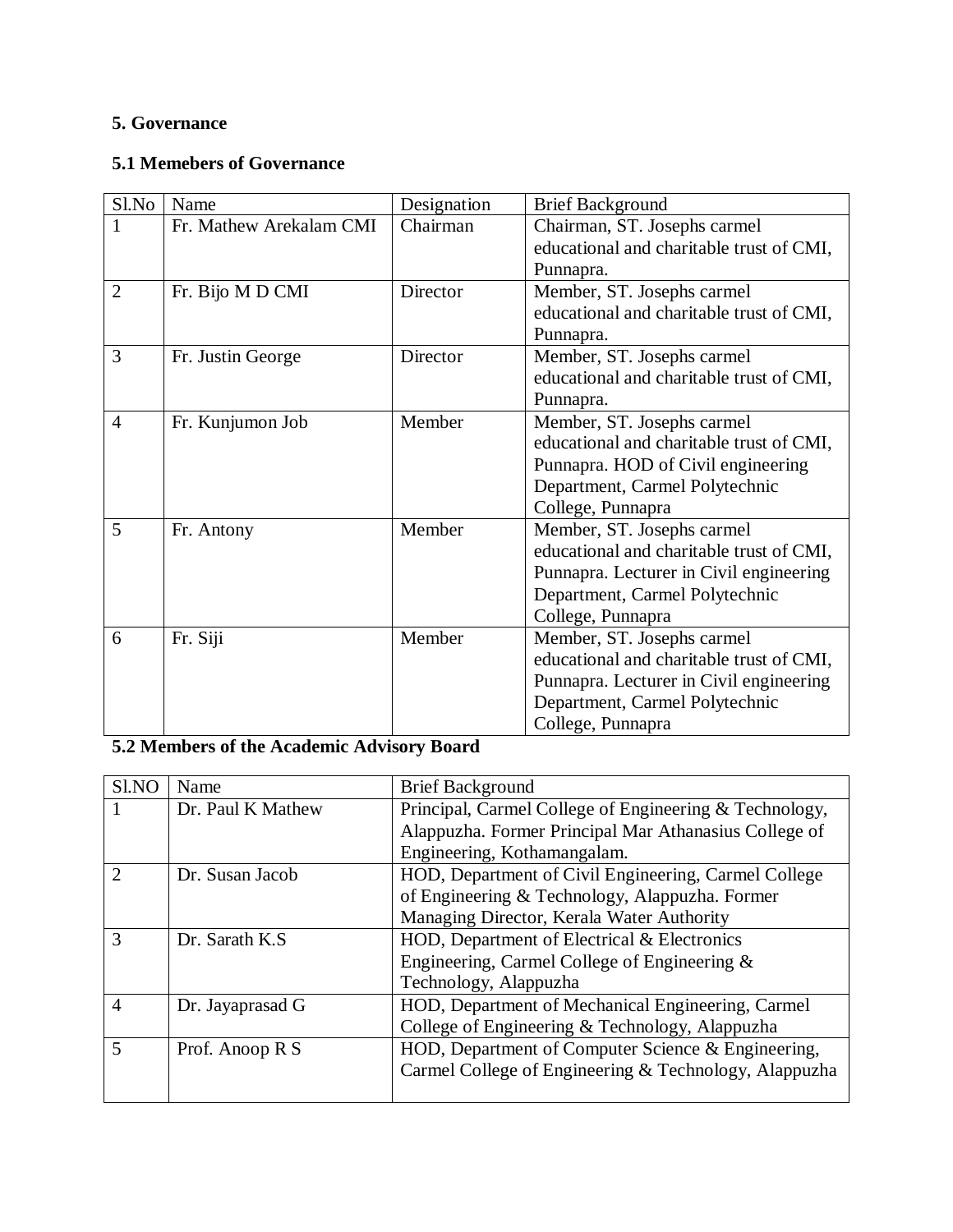| 6           | Dr. Sreeni K G           | Professor, Department Of Electronics & Communication |
|-------------|--------------------------|------------------------------------------------------|
|             |                          | Engineering, College of Engineering Trivandrum.      |
|             |                          | (University Nomine)                                  |
| 7           | Prof. K U Abraham        | Professor (Rtd), M A College of Engineering,         |
|             |                          | Kothamangalam.                                       |
|             |                          | (Academician)                                        |
| 8           | Dr. J. Issac             | Former Principal, M A College of Engineering,        |
|             |                          | Kothamangalam.                                       |
|             |                          | Academician)                                         |
| $\mathbf Q$ | Mr. Joy Sebastian        | CEO, Techgentsia software Technologies               |
|             |                          | (Industrial Representative)                          |
| 10          | Asst. Prof. Krishnanunni | Assistant Professor, Academic Coordinator CCET       |
|             | M                        |                                                      |
| 11          | Asst. Prof Renjith R     | Head Corporate Relations & Placement, CCET           |
| 12          | Asst. Prof. Anet Jose    | <b>Faculty Representative</b>                        |

|   | Frequency of the Board Meeting and Academic Advisory Body |
|---|-----------------------------------------------------------|
| ິ | Once in every Year                                        |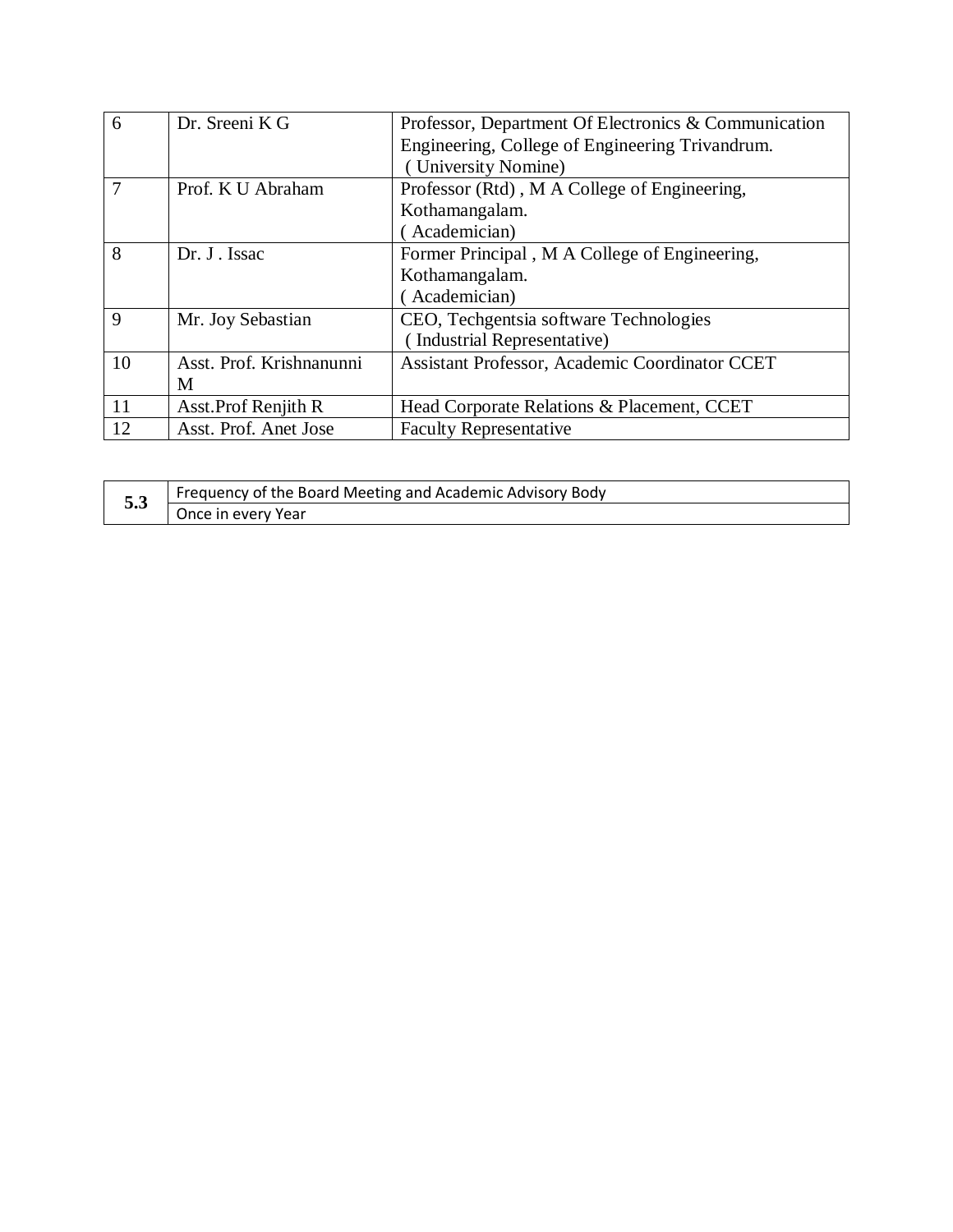

|                | Nature and Extent of involvement of faculty and students in academic affairs/<br>improvements                                                                                                                                                                                               |
|----------------|---------------------------------------------------------------------------------------------------------------------------------------------------------------------------------------------------------------------------------------------------------------------------------------------|
| $\overline{7}$ | Training to the new faculties is done by Senior faculty members. Teachers are asked to<br>prepare class notes prior to the commencement of the semester under the guidance of the<br>senior faculty members. Student's feedback is made available to the faculty for self-<br>improvements. |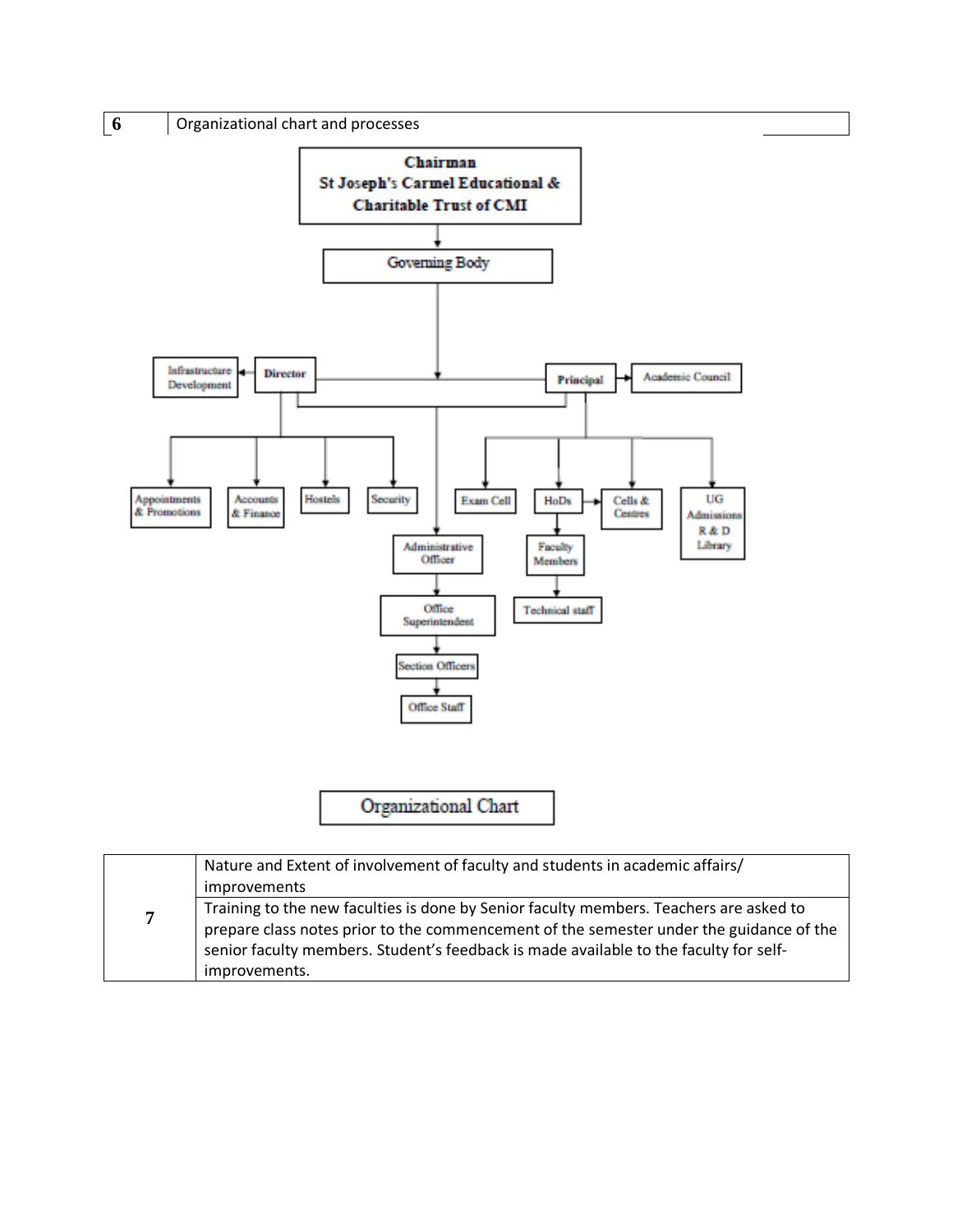| 8   | Student feedback mechanism on Institutional Governance/ faculty performance                                                                                                                                                                                                                                                                                                               |
|-----|-------------------------------------------------------------------------------------------------------------------------------------------------------------------------------------------------------------------------------------------------------------------------------------------------------------------------------------------------------------------------------------------|
| 8.1 | Students of Each Year are enrolled under a staff who acts as a class advisor. Academic or<br>non-academic matters are taken up by the advisor of each batch. In Classes Like Civil and<br>Mechanical half the students of the class will be controlled by one faculty member. During<br>each semester the group advisor will coordinate a parents meeting to get feedback from<br>parents |
| 8.2 | Class Committee: During the beginning of each semester, Head of the department will<br>form a class committee for each class. Committee will meet twice in a semester and review<br>the academic progress.                                                                                                                                                                                |
| 8.3 | Student evaluation on Faculty members: The students of each class evaluate the faculty<br>members taking classes for that particular semester in their own class as per the standard<br>questionnaire. The results of feedback are communicated to the respective HOD's and<br>discussed with faculty members.                                                                            |

|   | <b>Establishment of Anti Ragging Committee</b>                                          |
|---|-----------------------------------------------------------------------------------------|
| 9 | An Anti-ragging cell is established in the campus with 13 Members with the Principal as |
|   | Chairman and Fr. Justin Alukal CMI as Convenor                                          |

|    | Establishment of Online Grievance Redressal Mechanism                            |
|----|----------------------------------------------------------------------------------|
| 10 | An Online Grievance Redressal Mechanism is available in the college website URL: |
|    | www.carmelcet.edugrievance.com                                                   |

#### **11. Departments**

#### **Name of the department : Civil Engineering**

| <b>Courses Offered</b>      | Civil engineering |
|-----------------------------|-------------------|
| Level                       | <b>UG</b>         |
| First Year Approval by      | 2014              |
| <b>AICTE</b>                |                   |
| <b>Year Wise Sanctioned</b> | 60                |
| intake                      |                   |
| <b>Professional Society</b> | <b>ISTE</b>       |
| membership                  |                   |
|                             |                   |

#### **Major Laboratories/ Facilities**

EnvironmentalEngineeringLab Geotechnical Engineering and Road Lab Strength of Materials and Concrete Lab StructuresLab Surveying Lab CAD Lab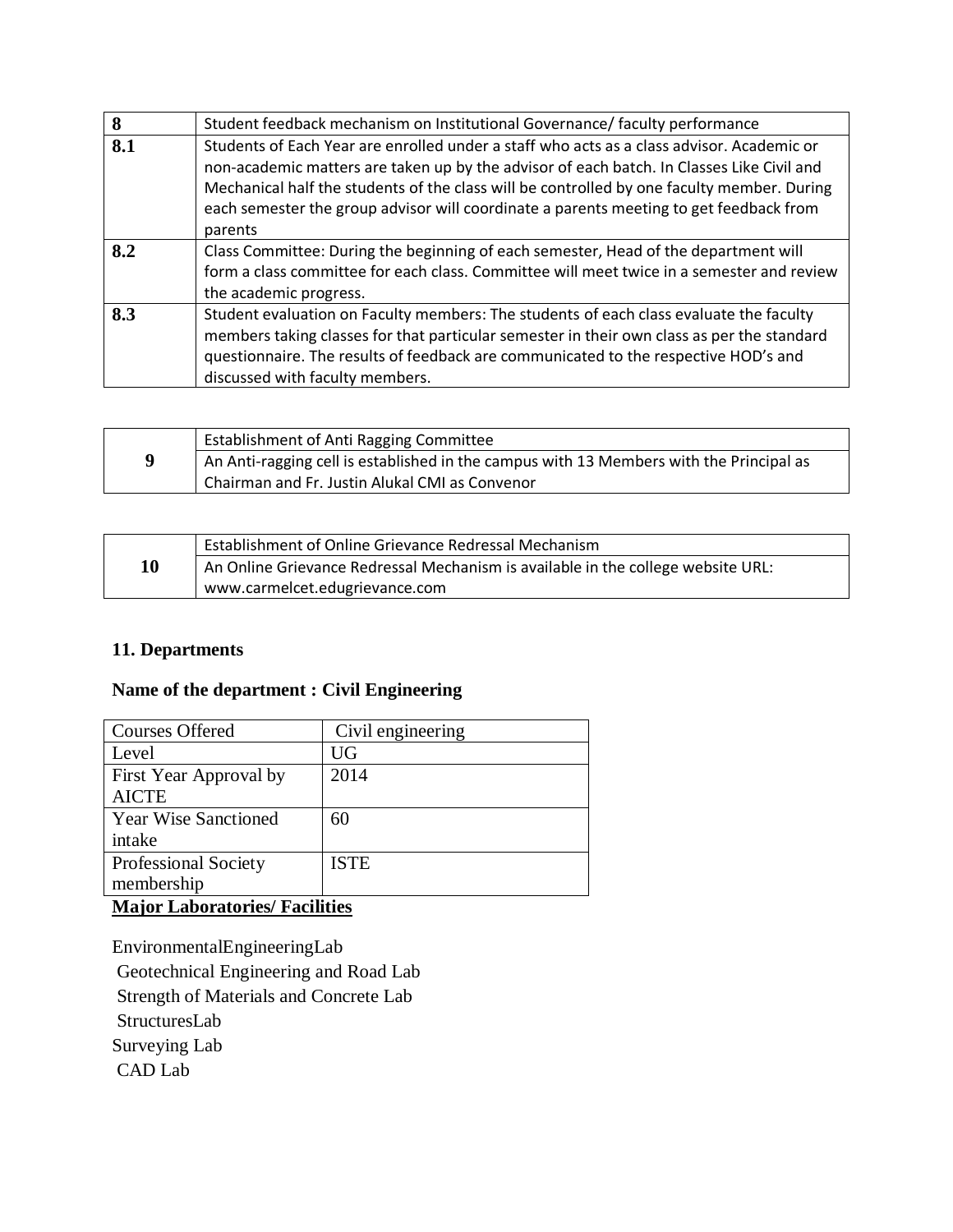## **Faculty**

| SI.NO | <b>Name of the Faculty</b>  | <b>Designation</b>         |
|-------|-----------------------------|----------------------------|
| 1.    | Dr. SUSAN JACOB             | Professor & HOD            |
| 2.    | Mr.RENJITH R                | <b>Assistant Professor</b> |
| 3.    | Mrs.ROOPA V                 | Assistant Professor        |
| 4     | Mrs.PRAVEENA S              | <b>Assistant Professor</b> |
| 5     | <b>Mr.ARUN KUMAR</b>        | <b>Assistant Professor</b> |
| 6     | Mrs.SHERRY ROSE JOSE        | <b>Assistant Professor</b> |
| 7     | <b>Ms.DEVI P SASI</b>       | <b>Assistant Professor</b> |
| 8     | <b>Mr.VINAY MAHEW</b>       | <b>Assistant Professor</b> |
| 9     | Mr.JAYAKRISHNAN P B         | <b>Assistant Professor</b> |
| 10    | <b>Mr.JOBY KURUVILLA</b>    | <b>Assistant Professor</b> |
| 11    | <b>Mr.JESTINE AUGUSTINE</b> | <b>Assistant Professor</b> |
| 12    | Mrs.JIJI KRISHNA            | <b>Assistant Professor</b> |
| 13    | Mr.NAVEEN R J               | <b>Assistant Professor</b> |

#### **Name of the department : Mechanical Engineering**

| <b>Courses Offered</b>                | <b>Mechanical Engineering</b> |
|---------------------------------------|-------------------------------|
| Level                                 | <b>UG</b>                     |
| First Year Approval by                | 2014                          |
| <b>AICTE</b>                          |                               |
| <b>Year Wise Sanctioned</b>           | 60                            |
| intake                                |                               |
| <b>Professional Society</b>           | <b>ISTE</b>                   |
| membership                            |                               |
| <b>Major Laboratories/ Facilities</b> |                               |

Advanced Manufacturing Lab

Heat Engines Laboratory

Advanced Heat Engine Laboratory

FluidMechanicsandMachineryLaboratory

CAD/CAM Laboratory

MechanicalMeasurementsLaboratory

Heat Transfer Laboratory

Computer Centre

Mechanical Machine Shop

Mechanical Workshop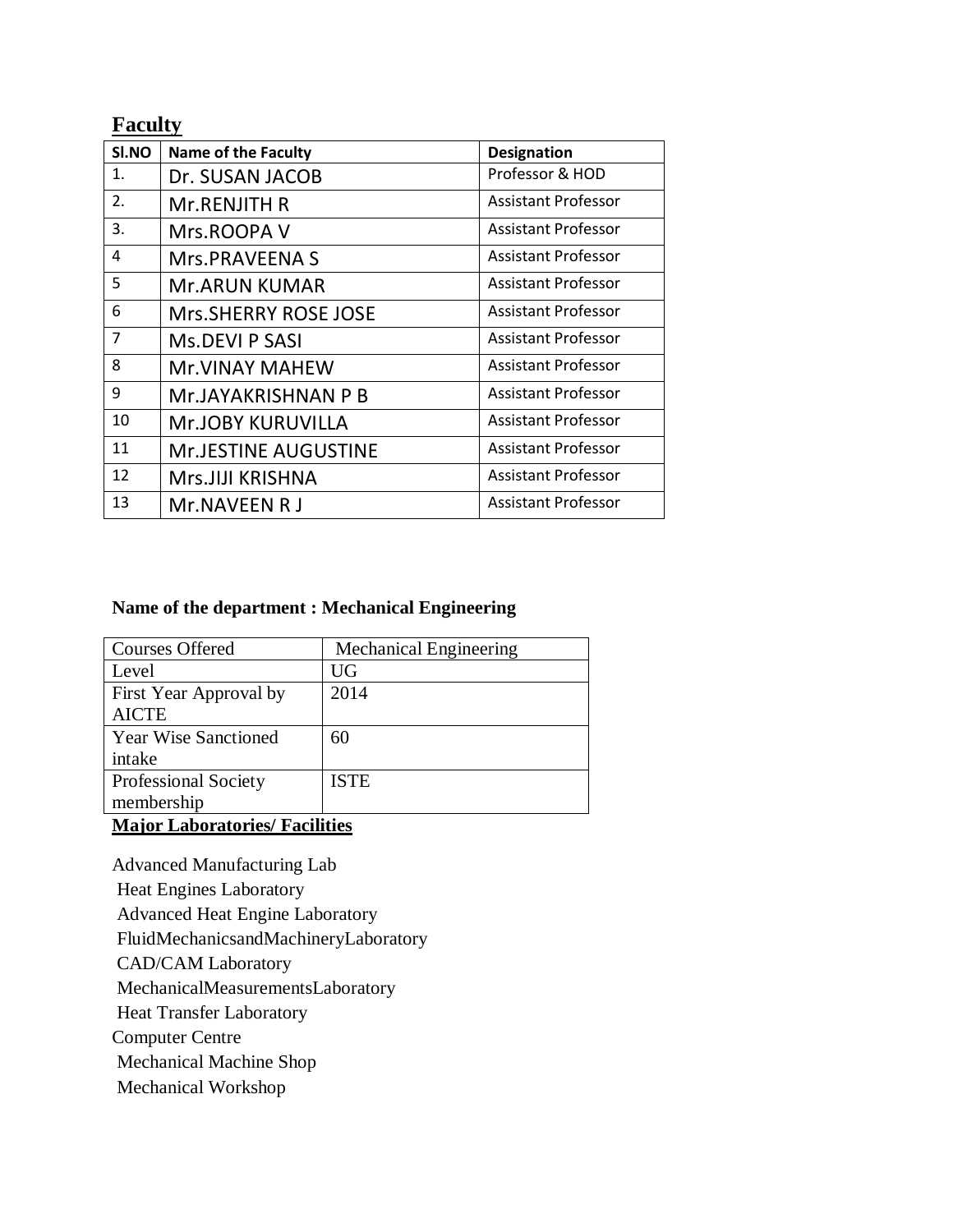#### **Faculty**

| SI.NO | <b>Name of the Faculty</b> | <b>Designation</b>         |
|-------|----------------------------|----------------------------|
| 1.    | Dr. JAYAPRASAD G           | Professor & HOD            |
| 2.    | Mr.KRISHNANUNNI M          | <b>Assistant Professor</b> |
| 3.    | <b>Mr.RENJI PHILIPOSE</b>  | <b>Assistant Professor</b> |
| 4     | Mr.JIJO JOSE               | <b>Assistant Professor</b> |
| 5     | Mr. VIVEK V G              | <b>Assistant Professor</b> |
| 6     | Mr.ARUN JOSE TOM           | Assistant Professor        |
| 7     | Dr. KIRAN                  | Assistant Professor        |
| 8     | Dr. SAJITH                 | <b>Assistant Professor</b> |
| 9     | Dr. VIPIN NAIR             | <b>Assistant Professor</b> |
| 10    | Prof. BIJUDAS              | <b>Assistant Professor</b> |
| 11    | <b>GEORGE KV</b>           | Workshop                   |
|       |                            | Superintendent             |

#### **Name of the Department : Electrical and Electronics Engineering**

| <b>Courses Offered</b>                | Electrical & Electronics |
|---------------------------------------|--------------------------|
|                                       | Engineering              |
| Level                                 | <b>UG</b>                |
| First Year Approval by                | 2014                     |
| <b>AICTE</b>                          |                          |
| <b>Year Wise Sanctioned</b>           | 60                       |
| intake                                |                          |
| <b>Professional Society</b>           | <b>ISTE</b>              |
| membership                            |                          |
| <b>Major Laboratories/ Facilities</b> |                          |

Computer Lab Electrical Measurements Lab Electrical Machines Lab Electrical Workshop Electronics and Microprocessor Lab

#### **Faculty**

| <b>SI.NO</b> | Name of the Faculty | <b>Designation</b>         |
|--------------|---------------------|----------------------------|
|              | Dr. SARATH K S      | Professor & HOD            |
|              | Mrs.ANET JOSE       | <b>Assistant Professor</b> |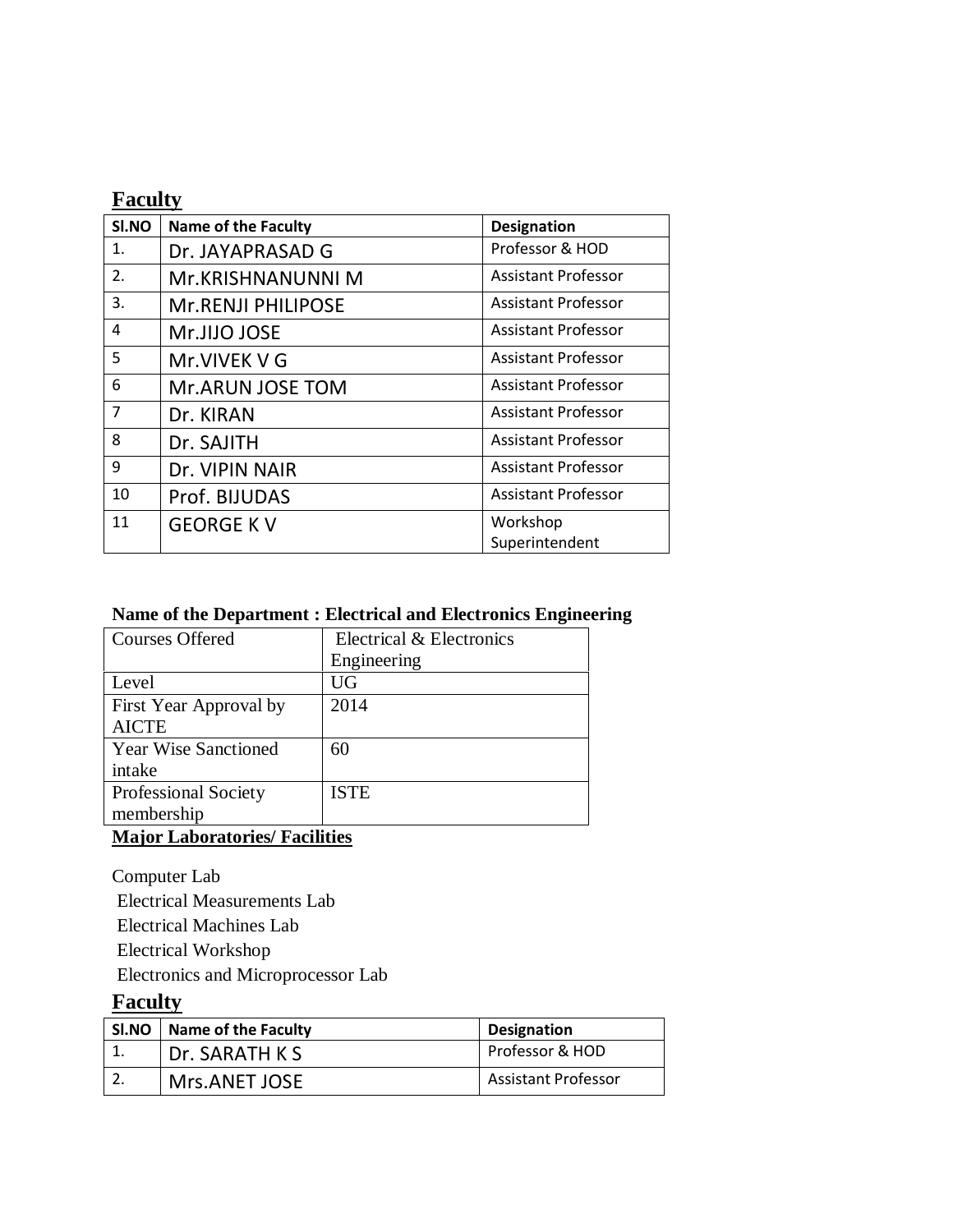| 3. | Mrs.SHANI S J            | <b>Assistant Professor</b> |
|----|--------------------------|----------------------------|
| 4  | Mrs.GEETHU KRISHNA       | <b>Assistant Professor</b> |
| 5  | <b>Mrs.NISHA PRAKASH</b> | <b>Assistant Professor</b> |
| 6  | Mr.VISHNU S              | <b>Assistant Professor</b> |
|    | <b>Mr.ATUL THOMAS</b>    | <b>Assistant Professor</b> |
| 8  | Mrs. REENA ANTONY        | <b>Assistant Professor</b> |
| q  | Mrs. JISHA JOSEPH        | <b>Assistant Professor</b> |

#### **Name of the Department : Computer Science & Engineering**

| <b>Courses Offered</b>      | Computer Science Engineering |
|-----------------------------|------------------------------|
| Level                       | <b>UG</b>                    |
| First Year Approval by      | 2017                         |
| <b>AICTE</b>                |                              |
| <b>Year Wise Sanctioned</b> | 60                           |
| intake                      |                              |
| <b>Professional Society</b> | <b>ISTE</b>                  |
| membership                  |                              |
| M.C. I I 11:4:              |                              |

#### **Major Laboratories/ Facilities**

Computer System Lab Software Engineering Lab PC Lab Networks Lab

## **Faculty**

| SI.NO | <b>Name of the Faculty</b> | <b>Designation</b>         |
|-------|----------------------------|----------------------------|
| 1.    | Prof.ANOOP R S             | Professor & HOD            |
| 2.    | Mrs. DIVYA V L             | <b>Assistant Professor</b> |
| 3.    | Mrs. SYAMALA S             | <b>Assistant Professor</b> |
| 4     | Mr. ARUN P KUTTAPPAN       | <b>Assistant Professor</b> |
| 5     | Mrs. SUJITHRA M S          | <b>Assistant Professor</b> |
| 6     | Dr. REJI RAVI              | <b>Associate Professor</b> |
| 7     | Mrs. JOSEMARY JOSE         | <b>Assistant Professor</b> |
| 8     | Ms. GEETHU M SURESH        | <b>Assistant Professor</b> |
| 9     | Mrs. SREELEKSHMI           | <b>Assistant Professor</b> |